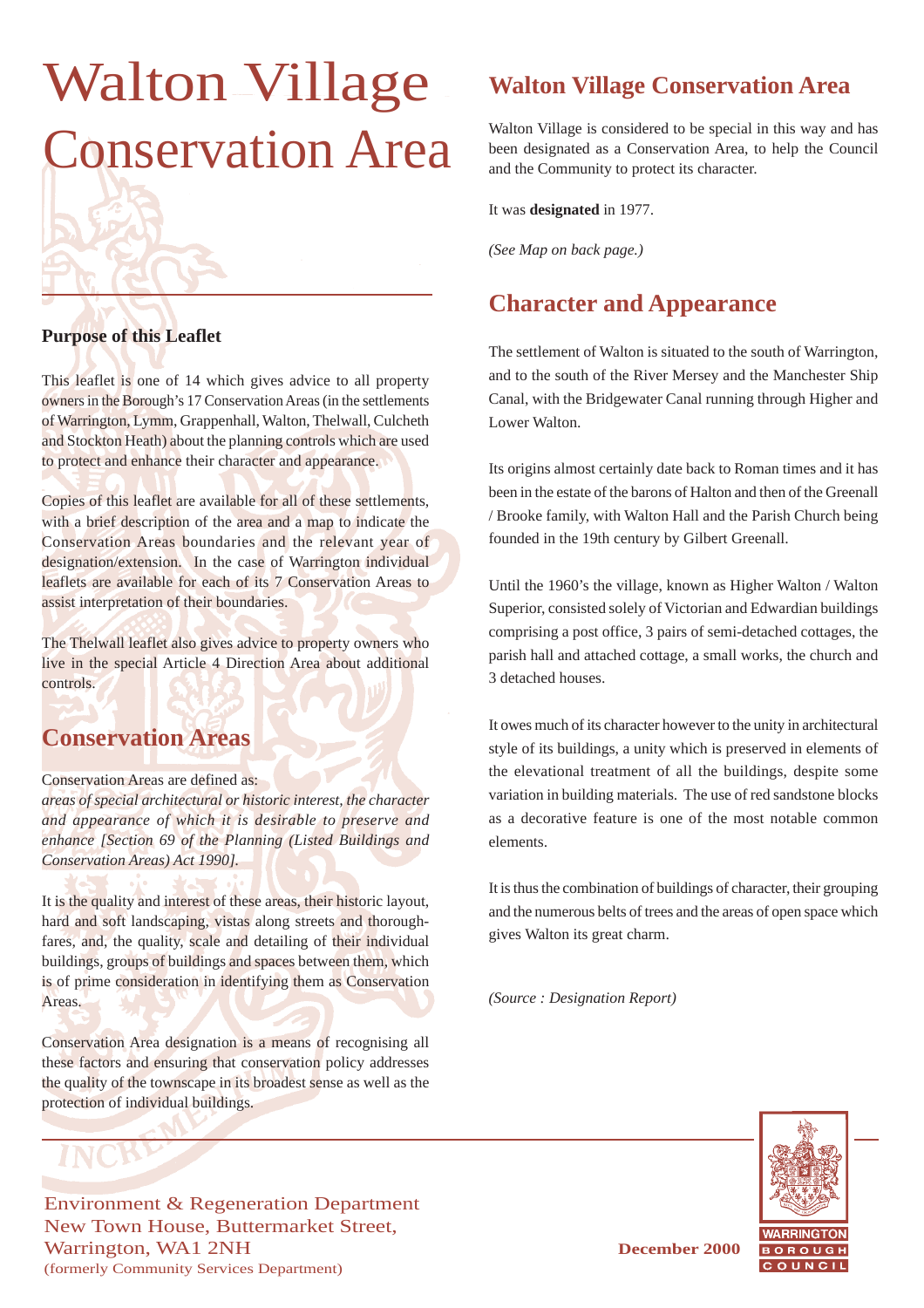# **Controls Over Development**

Now it is designated as a Conservation Area the Council has the following additional planning powers to control certain types of development.

**New Development.** In considering planning applications for new commercial and residential development, which requires planning consent within Conservation Areas, the Council should pay **special attention** to carefully considering the appropriateness of the proposal and details such as materials, colour, height, proportion, design and siting, to seek to preserve and enhance the character and appearance of the area.

Applications for new development in Conservation Areas therefore normally need to be submitted as '**Full Applications**' to enable detailed assessment of proposals, i.e. with full plans, elevations and written details. Often drawings showing the relationship between the proposed development and its surroundings will also be required.

In addition development proposals which are outside a Conservation Area but which would affect its setting, or views into or out of the area, will also be carefully considered in the light of this contextual relationship.

**Commercial Uses.** Planning permission is required for any material alteration to the exterior of such buildings and within conservation areas particular emphasis is placed upon the need to ensure that the effect upon the fabric and appearance of the building is minimised.

**Alterations to Existing Houses.** Normally within certain limits relating to volume, height and proximity to boundaries, it is possible to extend or alter residential properties, other than flats, without planning permission. These rights are known as permitted development rights.

Within Conservation Areas however development rights are more limited and certain development that would normally be permitted development require planning permission. Thus the following types of development, normally classed as permitted development, require planning permission within Conservation Areas, so that the impact of the proposed changes can be properly assessed:-

- Enlargement, improvement or alteration of a dwelling which would **increase the original cubic content** by more than 50 cubic metres or 10%, whichever is the greater, or any development which is over 115 cubic metres.
- Building, altering or improving an **outbuilding** over 10 cubic metres.
- The **cladding** of any part of the exterior with stone, artificial stone, timber, plastic or tiles.
- Any alteration to the **roof** resulting in a material alteration to its shape.
- ❚ Certain **satellite** and **telecommunications antenna** and **services,** as detailed below under telecommunications.

**Demolition.** Within a Conservation Area certain types of demolition come under planning controls as a result of designation, and require a special type of consent known as **Conservation Area Consent,** which also involves the submission of details of the replacement building or proposed treatment of the cleared site after demolition.

This gives the Council the opportunity to assess both the loss of the building and its contribution to the Conservation Area, as well as the impact of any new building or site treatment after demolition.

The following types of demolition require Conservation Area Consent:-

- The **total** or **substantial** destruction of a **building**, including façade retention schemes (depending on their extent).
- **■** The demolition of **part of a building** if the cubic area to be demolished is 115 cubic metres or more.
- **■** The demolition of a **gate, wall, fence, or other means of enclosure** over 1 metre high fronting a highway, waterway or open space (or a wall over 2 metres elsewhere).

**Telecommunications.** The following also need planning permission within a Conservation Area:

- **I** Installation of a **satellite antenna** on any building or structure, or within its curtilage, of more than 90cm in any dimension.
- An **antenna** over 15 metres high.
- **I** Installation of a **satellite antenna** exceeding the highest part of the roof, or located on a chimney, or on a wall or roofslope fronting a highway or footway.
- **■** Installation of a **satellite antenna** where there is already a dish on the building or structure.
- **Radio housing** over 2 cubic metres in volume.
- ❚ Overground **telecommunications lines and cables**.

**Advertisements and Signs.** Many signs, whether inside or outside a Conservation Area, need Advertisement Consent, but within a Conservation Area **careful consideration** will particularly be given to sympathetic lighting and design.

In addition Conservation Area designation also extends controls to cover the following: a tethered balloon, illuminated signs on business premises, flags, and, hoardings surrounding building sites, as well as advertisements without deemed consent.

**Trees.** Anyone wishing to fell, top, lop or uproot a tree in a Conservation Area must give six weeks notice to the Council of their intention to carry out such works.

*(Source : Town & Country Planning (General Permitted Development) Order 1995, as amended)*

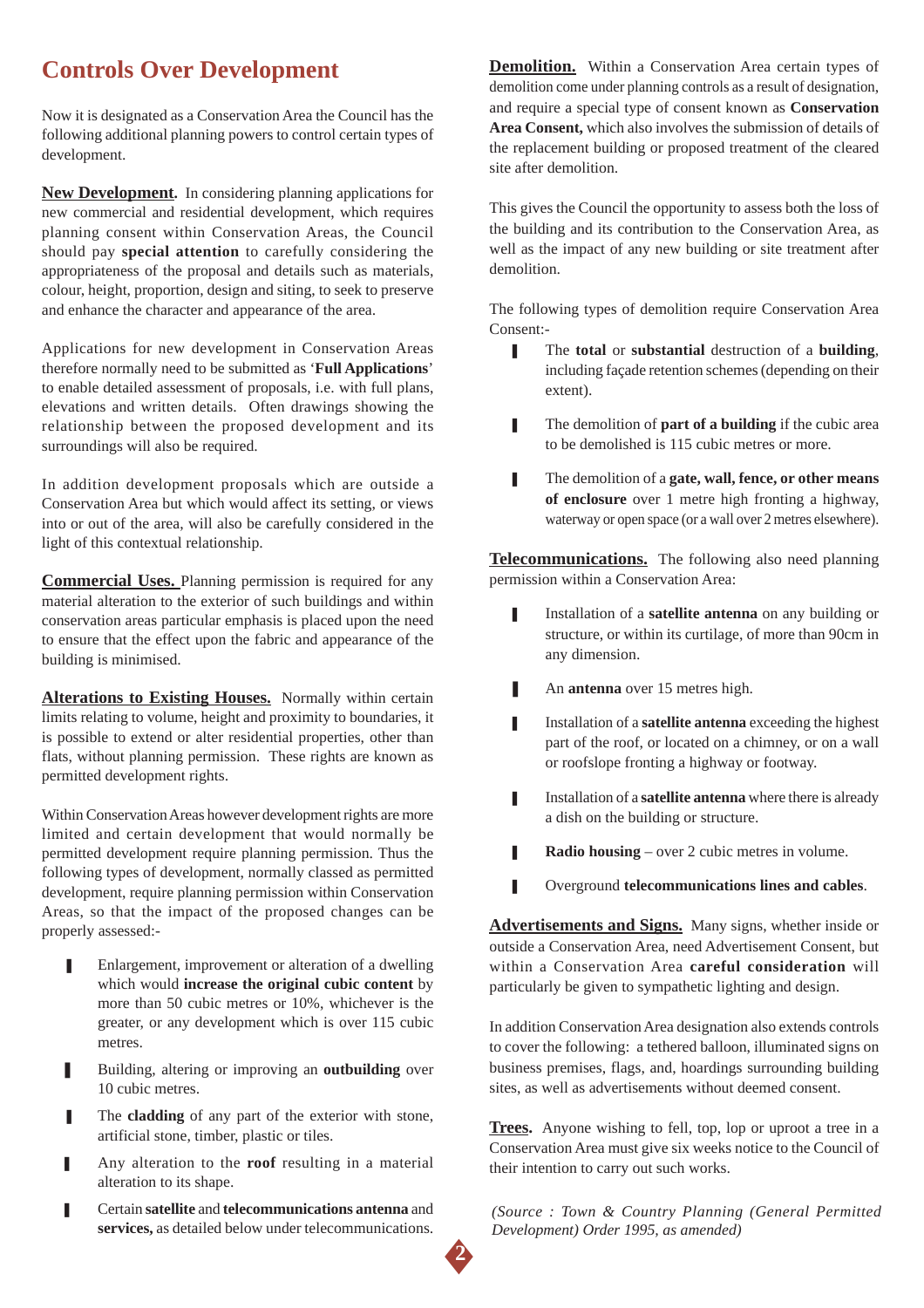**Listed Buildings.** Consent known as Listed Building Consent is needed for alteration, extension or demolition of a Listed Building whether it is inside or outside a Conservation Area.

Furthermore most works to a Listed Building to alter, improve or enlarge it internally or externally, require Listed Building Consent, as do any works within or to its curtilage.

The guidance in this leaflet does not apply to Listed Buildings and therefore you should seek advice if you want to alter such buildings in any way. A leaflet on the subject of consent and works to Listed Buildings will be produced later in the year 2001.

#### **Which Properties and Areas are Affected**

The map on the back page indicates the properties and areas in your settlement which are included within the Conservation Area.

This boundary has been drawn to include all those buildings and areas which contribute to the historic and architectural character of this area.

### **How Does the Council Reach its Decision On Applications?**

Within Conservation Areas the Council advertises planning applications which it considers will affect the character and appearance of the Conservation Area. This gives interested parties an opportunity to comment on the proposals and ensures greater community involvement in potential changes.

In deciding whether to grant permission in Conservation Areas, the Council will consider each case against its policies, as set out in the consolidated version of the unadopted Borough Local Plan and as set out in Central Government guidance on conservation. However it will also take account of the circumstances of the building concerned, such as whether it has been altered in the past and whether it is in a particularly sensitive part of the Conservation Area.

Some applications are reported to the Development Control Committee for a decision, but most follow the delegated route, and this is explained in a leaflet entitled **'What Happens To Your Planning Application'** available at reception on the 2nd floor of New Town House.

### **How to Apply for Permission or Consent**

Prior to submitting an application property owners in Conservation Areas wishing to carry out alterations to their property are encouraged to discuss their proposals with a Development Control Officer, who may request preliminary details and confer with the Conservation Officer so as to advise on the appropriateness of the proposed works and their design, materials and finishes.

Copies of application forms and details of fees can then be obtained from the Development Control Section at the address given below, and then submitted together with the necessary location plan and elevational and block plans required.

The Council aims to decide more than 80% of all applications in 8 weeks and during that time several processes take place, as shown in the diagram in the leaflet noted above.

This conservation area leaflet should not be relied upon for a full determination of whether consent is required, and you should write, sending details of the proposed works, so that a definitive answer can be given, to :

> **Development Control Section, Planning Division, Environment & Regeneration Department, Warrington Borough Council New Town House, Buttermarket Street Warrington WA1 2NH**.

#### **Appraisals**

Since becoming a Unitary Authority Warrington Borough Council has resolved to carry out a programme of Conservation Area reappraisals, over the next 5 years.

These will re-evaluate the importance of each area and enable a reassessment of their special qualities. They will also help to determine if they should be modified or if policies and practices need to be revised.

Property owners and Parish Councils will be consulted and notified at the time of such appraisals, in due course.

*The information contained in this leaflet is correct at the date shown at the foot of the first page.*

*The map is provided solely to indicate the boundary of the Conservation Areas at the date of designation and does not therefore reflect subsequent development and property boundary changes.*